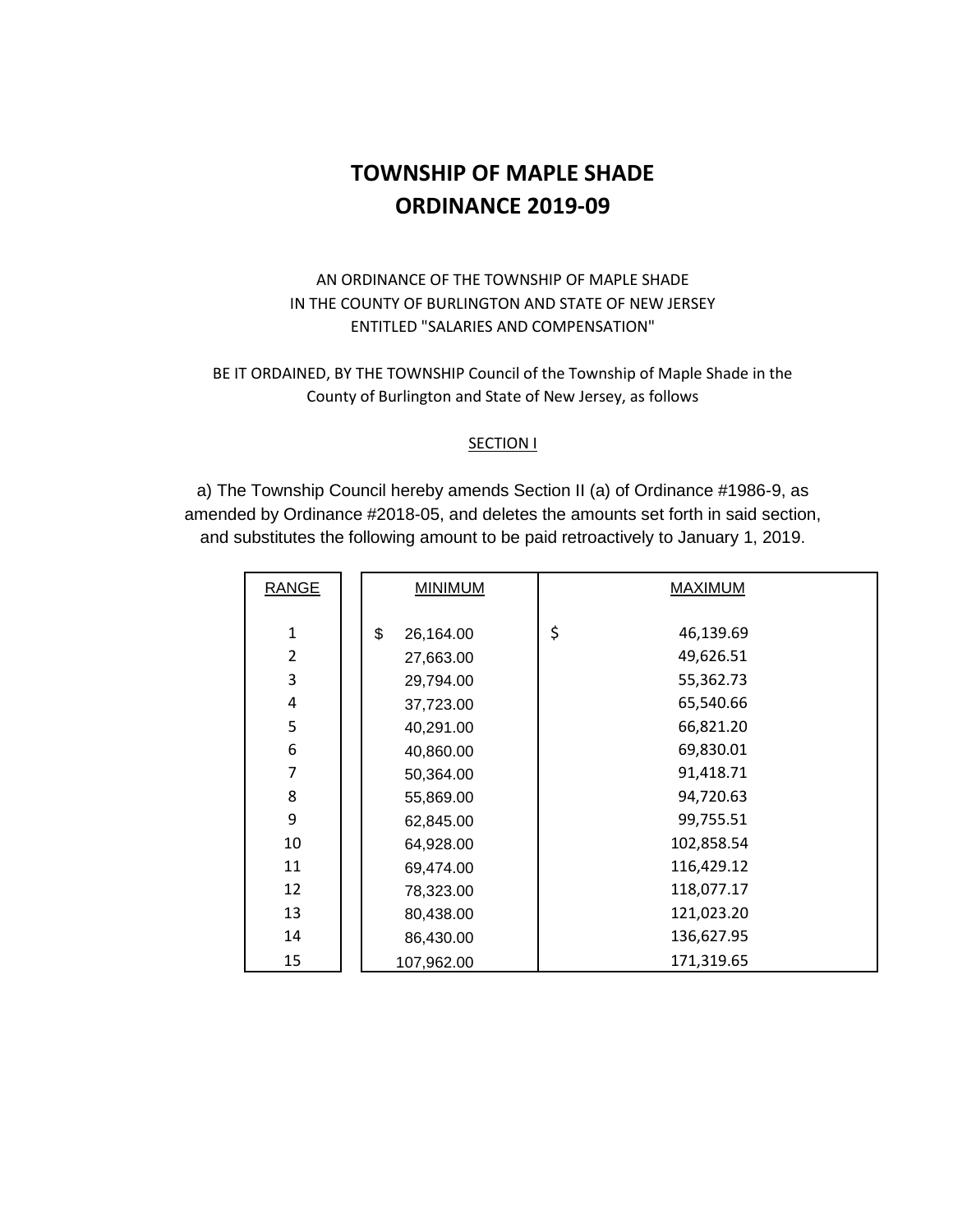#### **SECTION II**

a) The Township Council hereby amends Section 5(a) of Ordinance 1986-9, as previously amended by Ordinance #2018-08 with regard to the following part time positions, retroactively to January 1, 2019, subject to the provisions of the municipal budget.

| <b>POSITION</b>                         | <b>SALARY</b>              |  |  |  |
|-----------------------------------------|----------------------------|--|--|--|
|                                         |                            |  |  |  |
| <b>Construction Official</b>            | \$18,360.00 - 38,000.00    |  |  |  |
| <b>Electrical Subcode Official</b>      | 15,000.00 annually         |  |  |  |
| <b>Plumbing Subcode Official</b>        | 20,500.00 annually         |  |  |  |
| <b>Building Subcode Official</b>        | 15,600.00 annually         |  |  |  |
| <b>Fire Subcode Official</b>            | 12,000.00 annually         |  |  |  |
| <b>Acting Building Dept. Officials</b>  | 25.00 - 35.00 per hour     |  |  |  |
| <b>Code Enforcement Officer</b>         | 13,000.00 - 21,000.00      |  |  |  |
| <b>Fire Official</b>                    | 20.00 - 30.00 per hour     |  |  |  |
| Fire Inspector                          | 75.00 - 150.00 per day     |  |  |  |
| Senior Clerk Typist                     | 10.00 - 25.00 per hour     |  |  |  |
| <b>Clerk Typist</b>                     | 10.00 - 25.00 per hour     |  |  |  |
| <b>Clerk</b>                            | 10.00 - 25.00 per hour     |  |  |  |
| Laborer                                 | 10.00 - 20.52 per hour     |  |  |  |
| Deputy Township Clerk stipend           | 2,100.00                   |  |  |  |
| <b>Assessing Clerk</b>                  | 13.00 - 25.00 per hour     |  |  |  |
| <b>Tax Clerk</b>                        | 14,000.00 - 25,000.00      |  |  |  |
| <b>Township Council Member</b>          | 6,956.64                   |  |  |  |
| Township Council Member: Marriage/Civil |                            |  |  |  |
| <b>Union Ceremonies</b>                 | 100.00 per ceremony        |  |  |  |
| <b>School Crossing Guard</b>            | 12.00 - 14.29              |  |  |  |
| Police Reserve Officer                  | 10.00 - 25.00 per hour     |  |  |  |
| Municipal Judge                         | 21,000.00 - 30,000.00      |  |  |  |
| <b>Tax Assessor</b>                     | 20,000.00 - 50,000.00      |  |  |  |
| Deputy Tax Assessor                     | 15,000.00 - 30,000.00      |  |  |  |
| <b>Recreation Director</b>              | 13.00 - 25.00 per hour     |  |  |  |
| <b>Building Maintenance Worker</b>      | 10.00 - 14.29 per hour     |  |  |  |
| <b>Election Workers</b>                 | 10.00 - 12.00 per hour     |  |  |  |
| <b>Court Courier</b>                    | 10.00 - 10.82 per hour     |  |  |  |
| <b>SLEO III</b>                         | \$30.00 - \$40.00 per hour |  |  |  |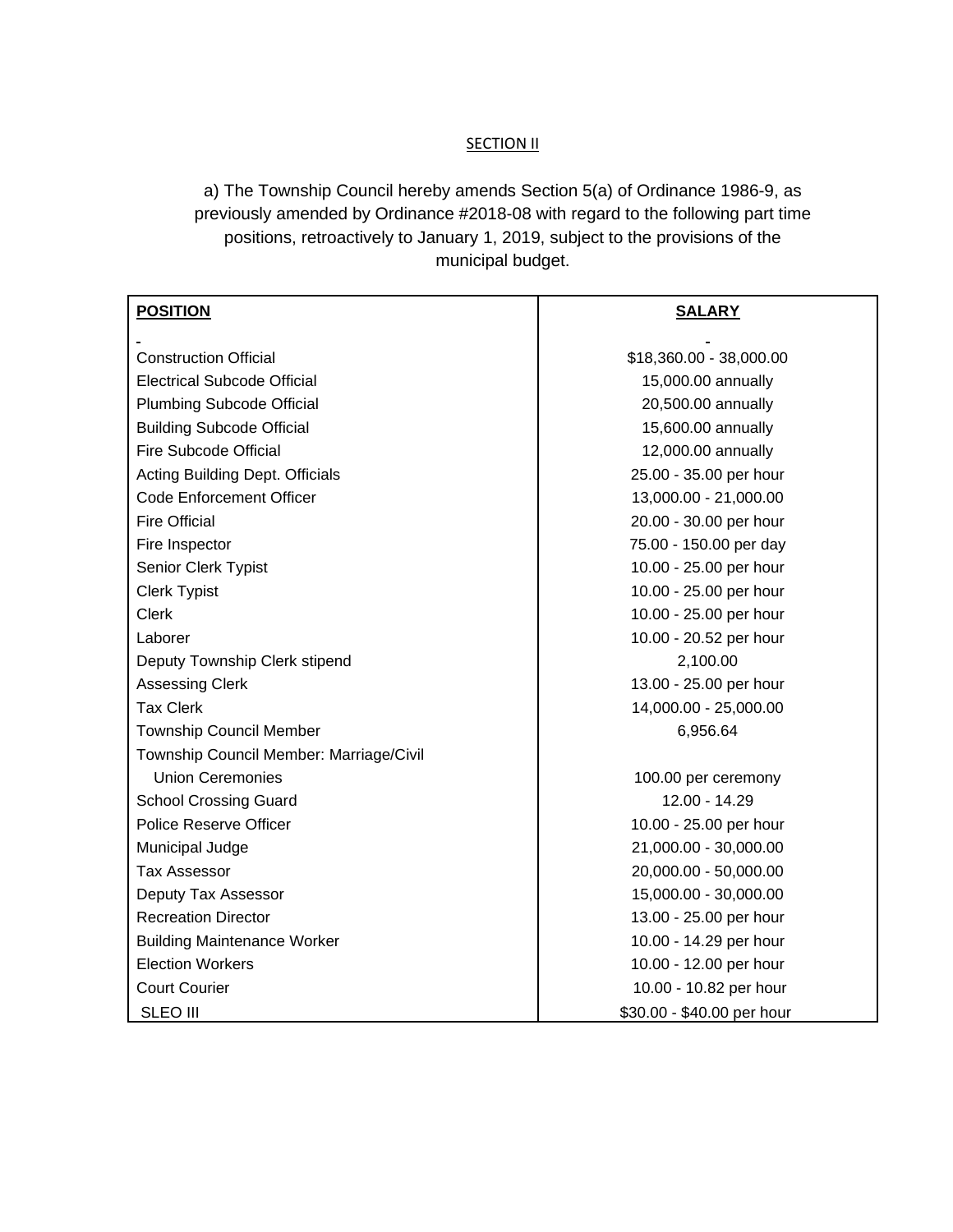#### **SECTION III**

a) Ordinance #1986-9, as amended by Ordinance #2017-09, with respect to Section 3a, shall be amended to establish adjusted annual pay ranges for full and part-time classifications included in the negotiating unit represented by Teamster Local 676. Rates established for 2018 shall be paid retroactively to January 1, 2018. These rates shall be in accordance with fullyexecuted contracts, subject to the provisions of the municipal budget, as finally adopted each year.

| <b>POSITION</b>                  | 2018           |
|----------------------------------|----------------|
| Laborer                          | 23.05 per hour |
| Maintenance & Equipment Operator | 25.01 per hour |
| <b>Truck Driver</b>              | 23.98 per hour |

This ordinance shall take effect upon final passage and publication according to the law.

#### **SECTION IV**

All Ordinances or parts of Ordinances inconsistent with this Ordinance are hereby repealed to the extent of such inconsistency.

#### **SECTION V**

If any section, paragraph, subdivision, clause or provision of this Ordinance shall be adjudged invalid, such adjudication shall apply only to the section, paragraph, subdivision, clause or provision and the remainder of this Ordinance shall be deemed valid and effective.

Introduction: May 9, 2019

| COUNCIL      | <b>MOTION</b> | <b>SECOND</b> | <b>AYES</b> | <b>NAYS</b> | <b>ABSTAIN</b> | <b>ABSENT</b> |
|--------------|---------------|---------------|-------------|-------------|----------------|---------------|
| Manchello    |               |               |             |             |                |               |
| <b>Nunes</b> |               | л             |             |             |                |               |
| Volpe        | x             |               | $\lambda$   |             |                |               |
| Wiest        |               |               | x           |             |                |               |
| Kauffman     |               |               |             |             |                |               |